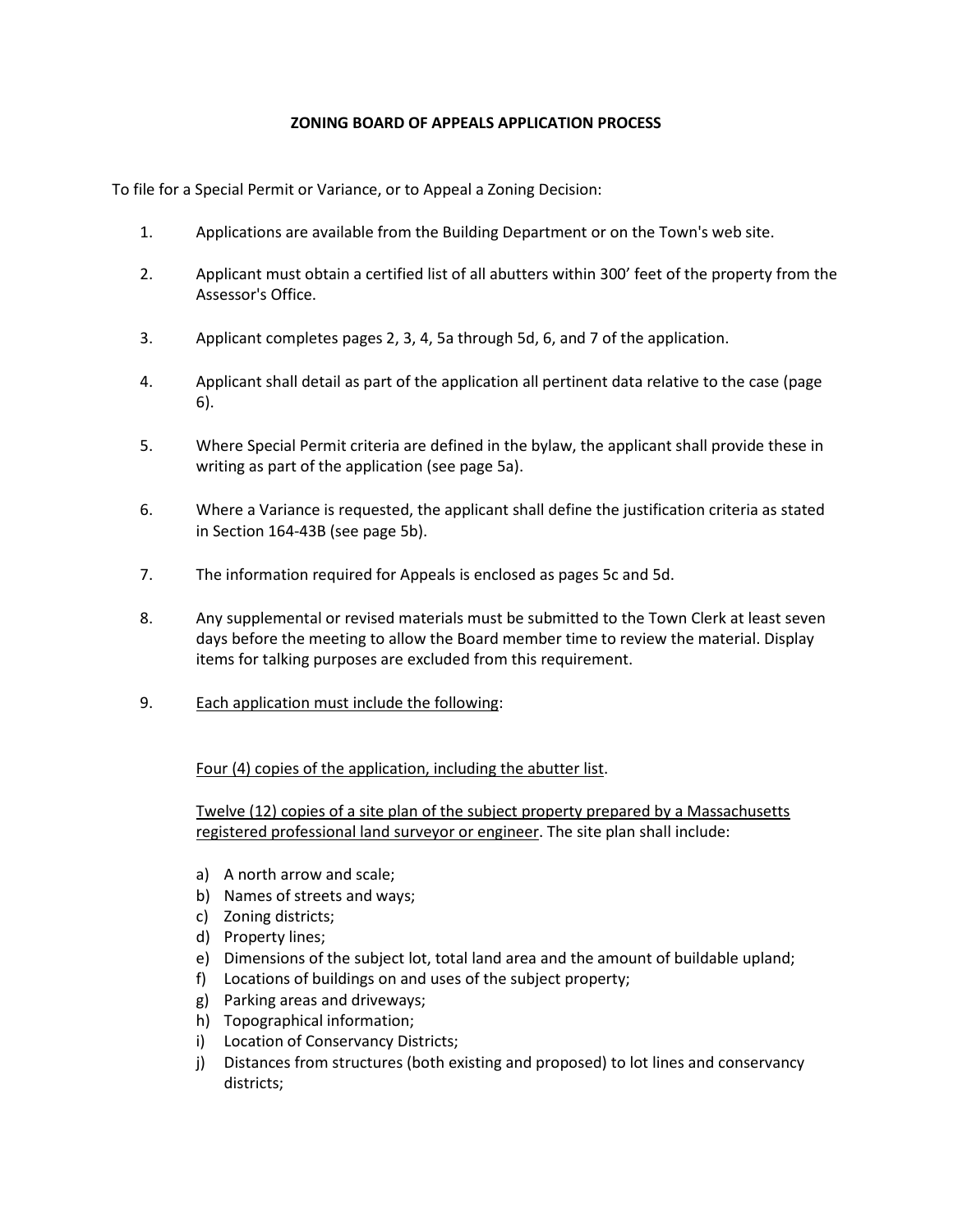- k) Percentage of existing building coverage (as defined in Orleans Zoning Bylaw §164-4) and the percentage of building coverage after proposed construction;
- l) A proposed footprint superimposed on the existing footprint; and
- m) Any other information pertinent to the application.

Twelve (12) copies of floor plans and elevations plans minimum size of 11 x 17 inches), for any application proposing new construction or a change in-the exterior appearance of a structure. Floor plans and elevations shall include:

- a) Exterior elevations (to scale) of all views of the proposed construction, addition, or alteration, including dimensions of height, width and depth. Height is defined in Orleans Zoning Bylaw §164-4 and §164--21C.
- b) For additions (but not for first floor level decks or porches), the elevations shall show the height of each section of the existing structure, as well as the height of the proposed structure. The height calculation shall be performed and certified by a Massachusetts registered professional land surveyor, engineer, or architect. The height calculation shall include the height of any flood resistant foundation required by FEMA, the Massachusetts State Building Code, and the Orleans Zoning Bylaw.
- c) Current percentage of building coverage as defined in Orleans Zoning Bylaw §164-4 and the percentage of building coverage after proposed construction.
- d) The proposed footprint superimposed on the existing footprint.
- e) Floor plans (to scale), including dimensions of length, width and height, for any application proposing new construction or a change in use of a structure. The plans shall delineate the existing and proposed floor plans and the existing and proposed gross floor area (as defined in Orleans Zoning Bylaw §164-4). The floor plans shall delineate the proposed uses of all the interior space of all buildings and structures on a lot; including areas below grade finished with heat, ventilation and/or air conditioning; but not including unfinished storage or mechanical and utility areas. The square footage of existing and proposed decks, porches, garage, outbuildings shall be calculated and separately indicated on the plans.
- f) The square footage of existing and proposed decks, porches, garage, out buildings shall be calculated and indicated separately on the plans.
- g) A north arrow and scale.

Twelve (12) copies of any decisions previously granted for the property.

Twelve (12) copies of determination11\_or recommendations of other Town boards or committees: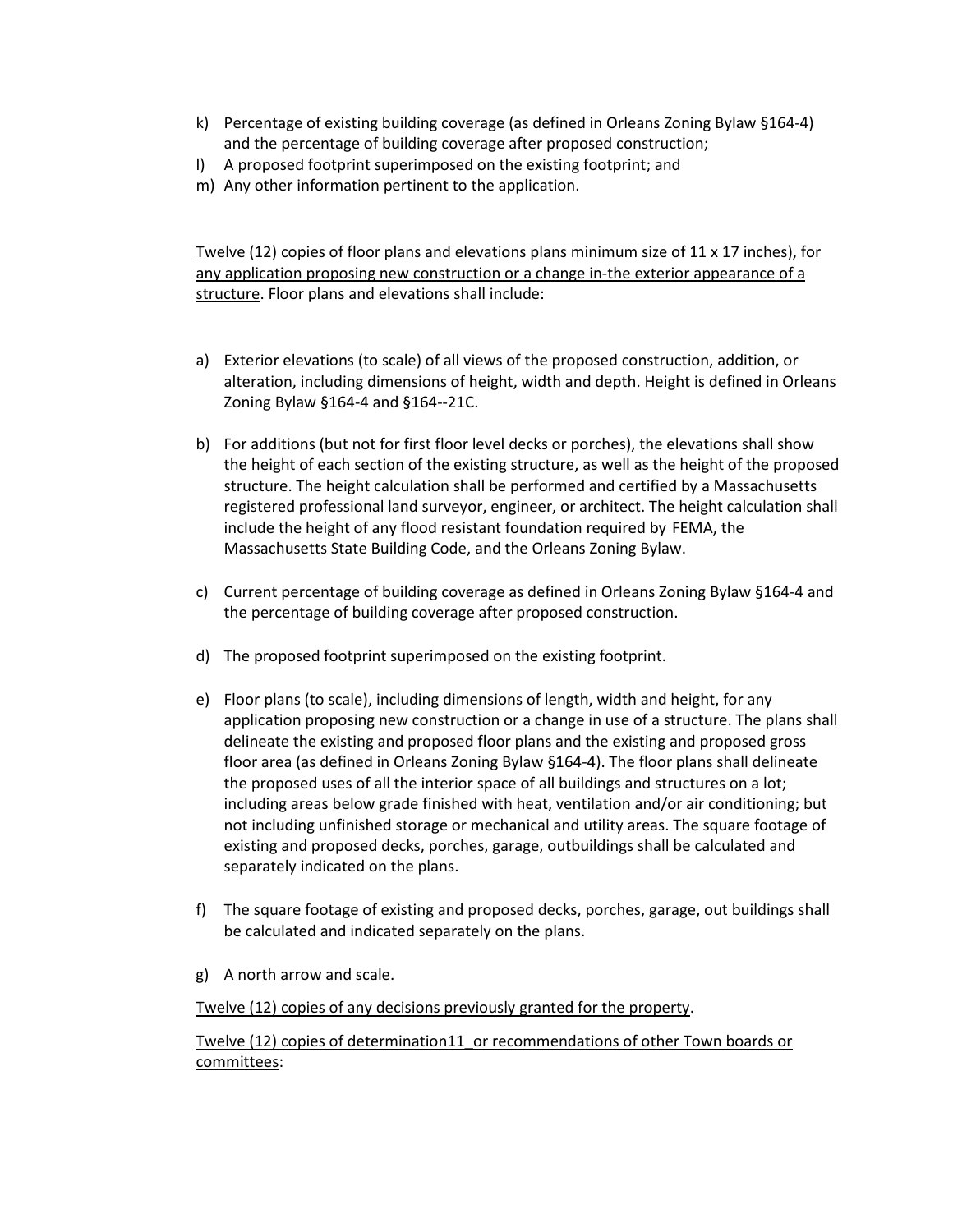- 10. Applicant must meet with the Building Commissioner in his role as Zoning Enforcement Agent. He reviews the application before submission to the Town Cleric
- 11. Applicant then submits 4 copies of the application, including the abutters list, and 12 copies of the site plan, floor plans, previous decisions granted and determinations of other Town boards or committees to the Town Cleric The application must be accompanied with a check payable to the "Town of Orleans" in the amount of\$200.00, plus the cost of certified mailing to each abutter, currently **\$4.28** (The Board Secretary is responsible for abutter notification and legal advertising.) An electronic version of the application must also be submitted for posting on the town website, after it has been accepted by the Town Clerk. Please submit the electronic version of your application to the Board Secretary via email: [sfaber@town.orleans.ma.us.](mailto:sfaber@town.orleans.ma.us)
- 12. The hearing before the Board will be a minimum of three weeks from the date of the completed application is submitted to the Town Clerk. The Applicant will be notified by email or telephone of the meeting date. The Applicant or his agent must be present at the hearing.

**Note:** There is a 20-day appeal period after the Board's decision. At the end of the appeal period, the decision will be certified by the Town Clerk. The Applicant must then file the decision with the Barnstable County Registry of Deeds.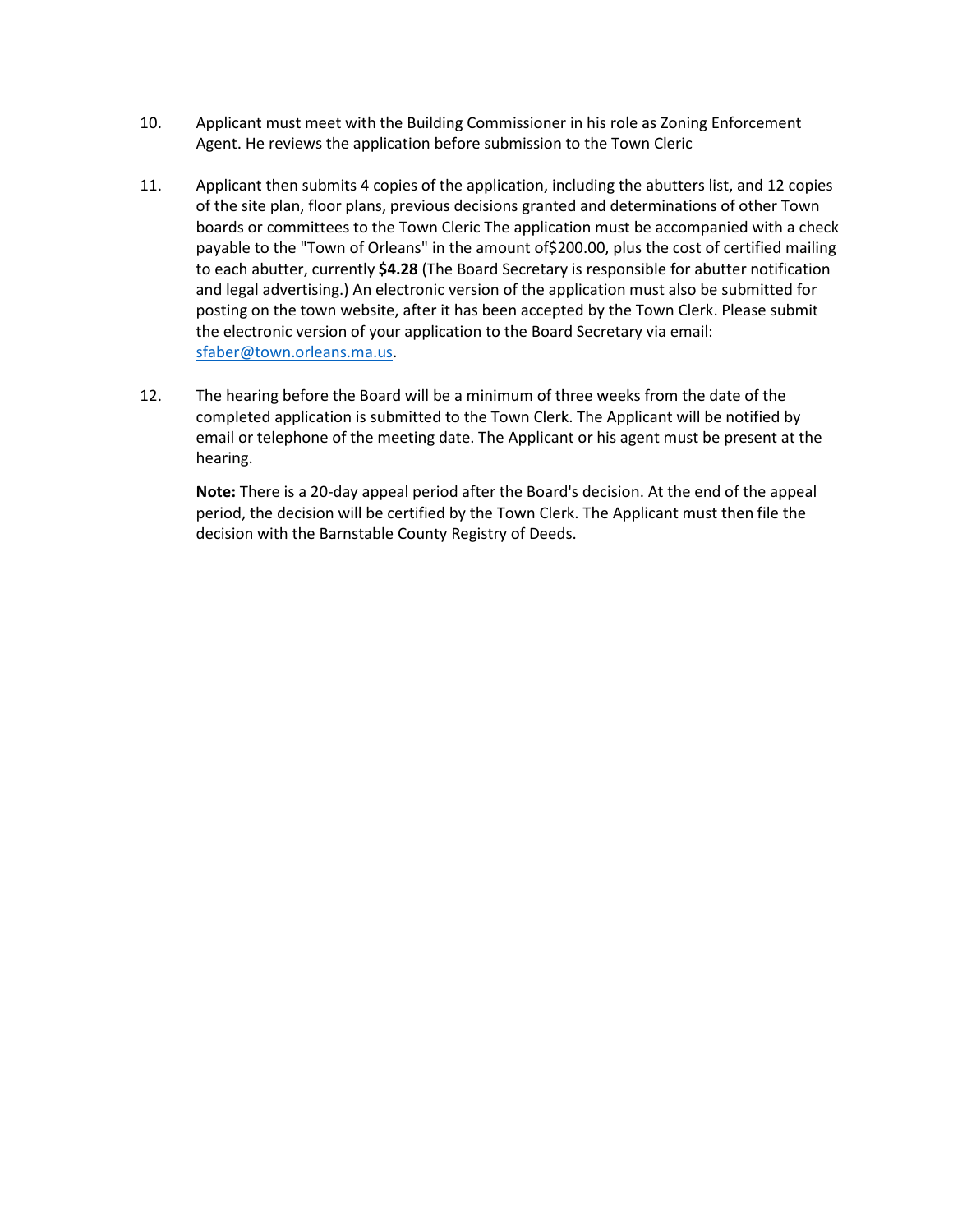## **TOWN OF ORLEANS ZONING BOARD OF APPEALS APPLICATION**

If this Petition is not complete, the Town Clerk is hereby directed to refuse to accept this Petition until the following are provided:

- A. All eleven (11) pages correctly filled out and signed (including this page) and four (4) copies to be reviewed and signed by the Building Commissioner:
- B. A list of names and addresses as they appear on the most recent tax list for the following:
	- 1. Direct Abutters
	- 2. Owners of land directly opposite on any public or private way (also called Abutters).
	- 3. Abutters to abutters and anyone within three hundred feet (300') of the property line of the Petitioners(s).
- C. **Plot Plan and Building Plan** showing dimensions of proposed construction or existing buildings indicating pertinent distances from front, rear, and sidelines of property and public or private ways. **(12 copies required)**
- D. **Copy of Denial(s) or Decision(s)** of Town Official(s) and other Advisory Board(s) where applicable. **(12 copies required)**
- E. A check in the amount of two hundred dollars **(\$200.00)** made payable to the "Town of Orleans" plus **\$4.28** postage for **EACH** Abutter.

DATE OF RECEIPT BY TOWN CLERK:

The correctness an authenticity of the above and enclosed information is the responsibility of the Petitioner(s), not the Town Clerk. This petition is received when the Town Clerk acknowledges the receipt of a correctly completed Petition **DO NOT** send the Petition(s) to the Board of Appeals. The Board of Appeals reserves the right to return incomplete or incorrect forms to the Petitioner(s) for correction and re-submission to the Town Clerk, although, if the Petitioner requests it, the Secretary to the Board of Appeals will attempt to correct any noted minor errors or omissions after contacting the Petitioner. Any agreed upon changes will be confirmed to the Petitioner in writing prior to the public hearing.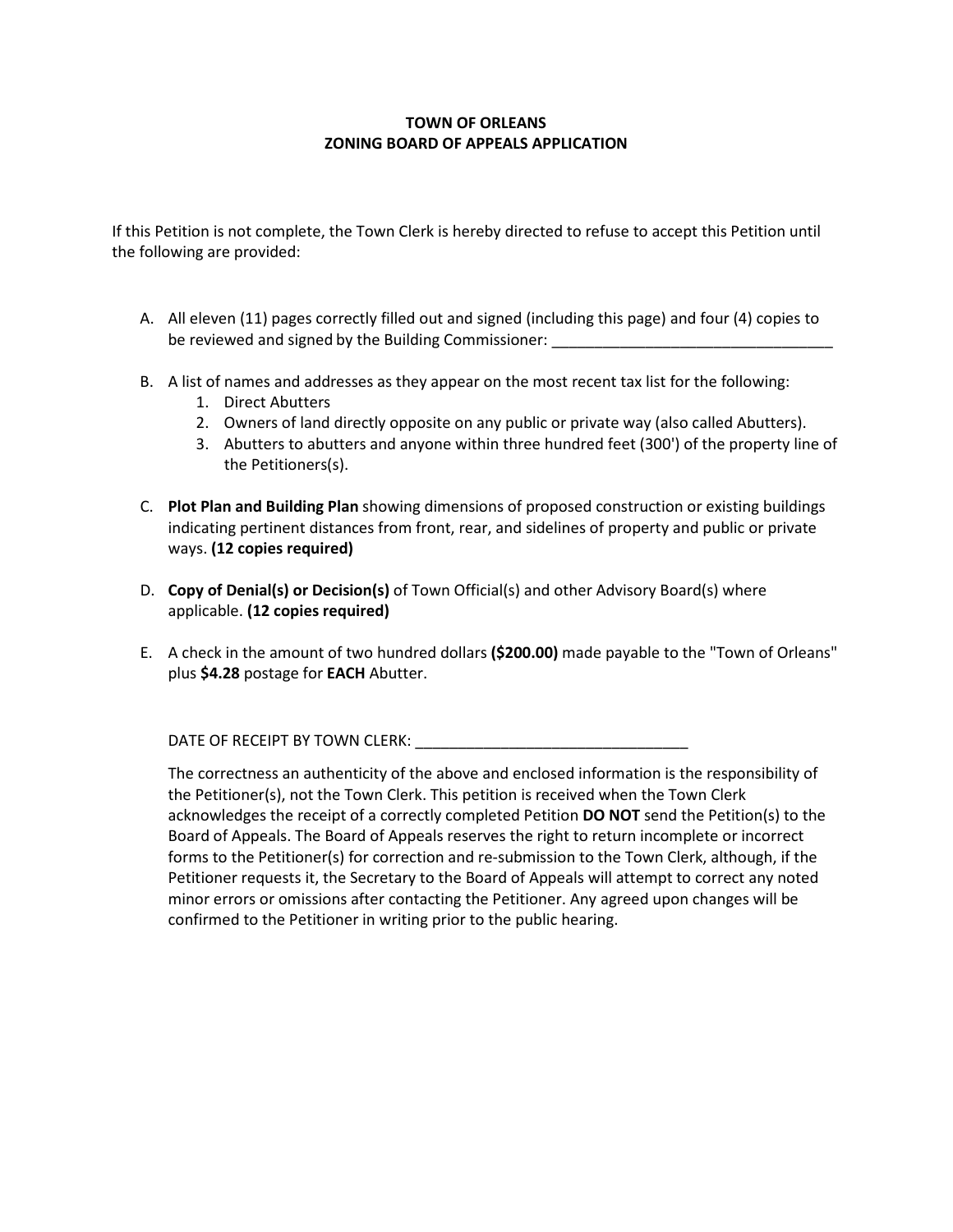| Page 2      |                                                                                                                                         |  |  |  |  |
|-------------|-----------------------------------------------------------------------------------------------------------------------------------------|--|--|--|--|
|             |                                                                                                                                         |  |  |  |  |
|             |                                                                                                                                         |  |  |  |  |
|             |                                                                                                                                         |  |  |  |  |
|             |                                                                                                                                         |  |  |  |  |
| 3.          |                                                                                                                                         |  |  |  |  |
| 4.          | If applicant is different from owner, state nature of interest:                                                                         |  |  |  |  |
| 5.          |                                                                                                                                         |  |  |  |  |
| 6.          | Zoning District __________________________________                                                                                      |  |  |  |  |
|             |                                                                                                                                         |  |  |  |  |
|             | Ground Water Protection District _____________                                                                                          |  |  |  |  |
| $7_{\cdot}$ | Present Use of Structures and or Land:                                                                                                  |  |  |  |  |
| 8.          | Proposed change and use:                                                                                                                |  |  |  |  |
|             | <b>ERRORS AND OMISSIONS</b><br>If the Board of Appeals finds it feasible to do so, do you wish to be contacted in an attempt to resolve |  |  |  |  |
|             | apparent errors or omissions in these forms?                                                                                            |  |  |  |  |
|             | Submitted By:                                                                                                                           |  |  |  |  |
|             |                                                                                                                                         |  |  |  |  |
|             | Signature of Owner, Attorney or Agent                                                                                                   |  |  |  |  |
|             |                                                                                                                                         |  |  |  |  |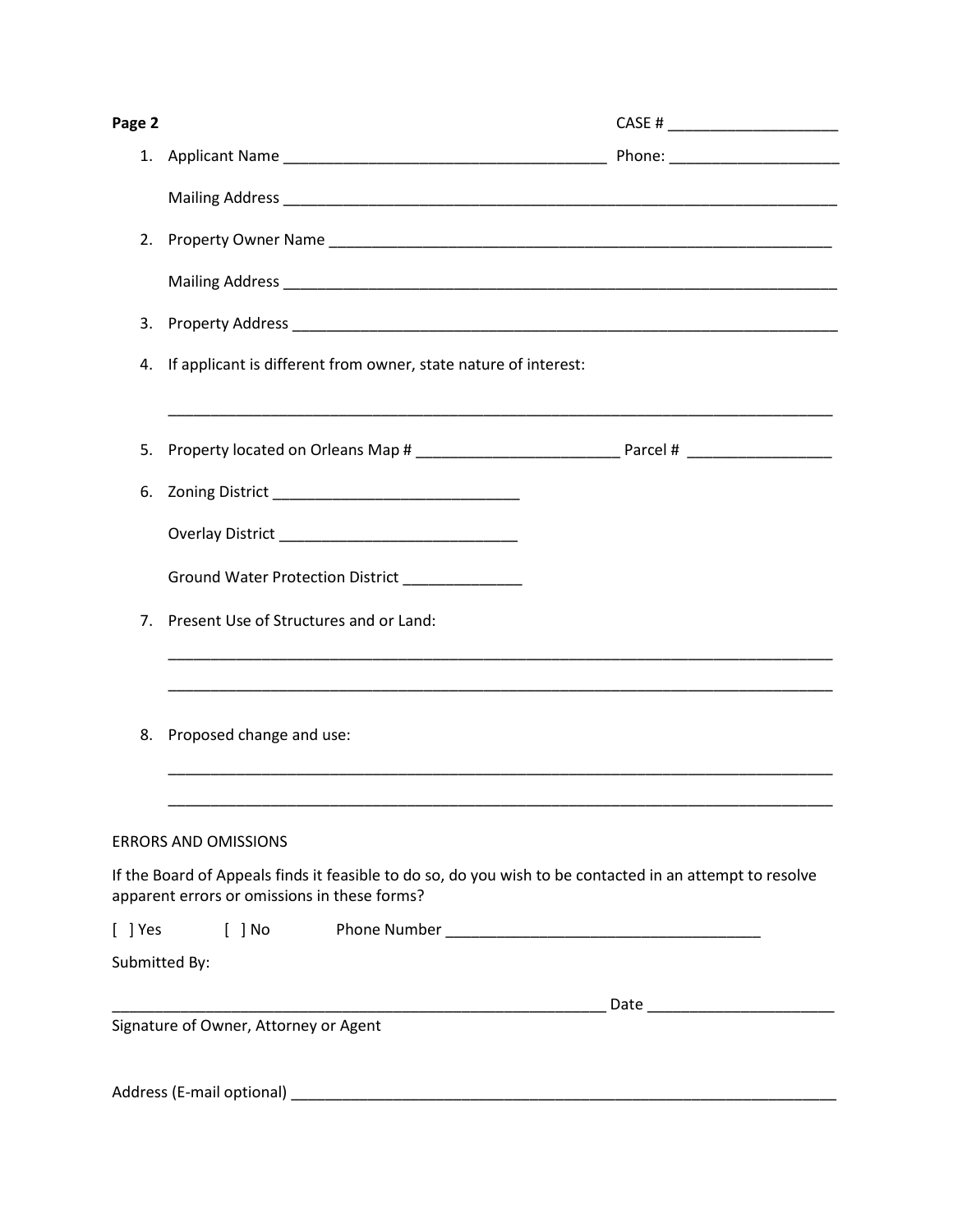## **Page3 - Nature of Appeal, Application or Petition**

[ ] Appeal in accordance with MGLA Chapter 40A, Section 8, Order of decision of administrative official (see page 5d).

\_\_\_\_\_\_\_\_\_\_\_\_\_\_\_\_\_\_\_\_\_\_\_\_\_\_\_\_\_\_\_\_\_\_\_\_\_\_\_\_\_\_\_\_\_\_\_\_\_\_\_\_\_\_\_\_\_\_\_\_\_\_\_\_\_\_\_\_\_\_\_\_\_\_\_\_\_\_\_\_\_\_

\_\_\_\_\_\_\_\_\_\_\_\_\_\_\_\_\_\_\_\_\_\_\_\_\_\_\_\_\_\_\_\_\_\_\_\_\_\_\_\_\_\_\_\_\_\_\_\_\_\_\_\_\_\_\_\_\_\_\_\_\_\_\_\_\_\_\_\_\_\_\_\_\_\_\_\_\_\_\_\_\_\_

Section(s) and Paragraph(s) of MGLA Chapter 40A or bylaw allegedly violated:

Administrative Officer(s) \_\_\_\_\_\_\_\_\_\_\_\_\_\_\_\_\_\_\_\_\_\_\_\_\_\_\_\_\_\_\_\_\_\_\_\_\_\_\_\_\_\_\_\_\_\_\_\_\_\_\_\_\_\_\_\_\_\_\_\_\_\_

[] Application for Special Permit as set forth in MGLA Chapter 40A, Section 6 or Section 9, upon which the Board is empowered to act under the bylaw Sections 164-43 and 164-44 (see page 5a).

\_\_\_\_\_\_\_\_\_\_\_\_\_\_\_\_\_\_\_\_\_\_\_\_\_\_\_\_\_\_\_\_\_\_\_\_\_\_\_\_\_\_\_\_\_\_\_\_\_\_\_\_\_\_\_\_\_\_\_\_\_\_\_\_\_\_\_\_\_\_\_\_\_\_\_\_\_\_\_\_\_\_

\_\_\_\_\_\_\_\_\_\_\_\_\_\_\_\_\_\_\_\_\_\_\_\_\_\_\_\_\_\_\_\_\_\_\_\_\_\_\_\_\_\_\_\_\_\_\_\_\_\_\_\_\_\_\_\_\_\_\_\_\_\_\_\_\_\_\_\_\_\_\_\_\_\_\_\_\_\_\_\_\_\_

\_\_\_\_\_\_\_\_\_\_\_\_\_\_\_\_\_\_\_\_\_\_\_\_\_\_\_\_\_\_\_\_\_\_\_\_\_\_\_\_\_\_\_\_\_\_\_\_\_\_\_\_\_\_\_\_\_\_\_\_\_\_\_\_\_\_\_\_\_\_\_\_\_\_\_\_\_\_\_\_\_\_

Section(s), paragraph(s) of bylaw for which Special Permit relief is requested:

[ ] Petition for Variance as set forth in MLGA Chapter 40A; Section 10, particular land or structures with respect to which Variance is being sought (see page 5b):

\_\_\_\_\_\_\_\_\_\_\_\_\_\_\_\_\_\_\_\_\_\_\_\_\_\_\_\_\_\_\_\_\_\_\_\_\_\_\_\_\_\_\_\_\_\_\_\_\_\_\_\_\_\_\_\_\_\_\_\_\_\_\_\_\_\_\_\_\_\_\_\_\_\_\_\_\_\_\_\_\_\_

\_\_\_\_\_\_\_\_\_\_\_\_\_\_\_\_\_\_\_\_\_\_\_\_\_\_\_\_\_\_\_\_\_\_\_\_\_\_\_\_\_\_\_\_\_\_\_\_\_\_\_\_\_\_\_\_\_\_\_\_\_\_\_\_\_\_\_\_\_\_\_\_\_\_\_\_\_\_\_\_\_\_

\_\_\_\_\_\_\_\_\_\_\_\_\_\_\_\_\_\_\_\_\_\_\_\_\_\_\_\_\_\_\_\_\_\_\_\_\_\_\_\_\_\_\_\_\_\_\_\_\_\_\_\_\_\_\_\_\_\_\_\_\_\_\_\_\_\_\_\_\_\_\_\_\_\_\_\_\_\_\_\_\_\_

\_\_\_\_\_\_\_\_\_\_\_\_\_\_\_\_\_\_\_\_\_\_\_\_\_\_\_\_\_\_\_\_\_\_\_\_\_\_\_\_\_\_\_\_\_\_\_\_\_\_\_\_\_\_\_\_\_\_\_\_\_\_\_\_\_\_\_\_\_\_\_\_\_\_\_\_\_\_\_\_\_\_

Section(s) and paragraph(s) of bylaw from which Variance is sought and reason for relief:

[ ] Appeals from decision of Zoning Administrator in accordance with MGLA Chapter 40A, Section 13 and 14 (see page 5c). Decision of Zoning Administrator:

\_\_\_\_\_\_\_\_\_\_\_\_\_\_\_\_\_\_\_\_\_\_\_\_\_\_\_\_\_\_\_\_\_\_\_\_\_\_\_\_\_\_\_\_\_\_\_\_\_\_\_\_\_\_\_\_\_\_\_\_\_\_\_\_\_\_\_\_\_\_\_\_\_\_\_\_\_\_\_\_\_\_

\_\_\_\_\_\_\_\_\_\_\_\_\_\_\_\_\_\_\_\_\_\_\_\_\_\_\_\_\_\_\_\_\_\_\_\_\_\_\_\_\_\_\_\_\_\_\_\_\_\_\_\_\_\_\_\_\_\_\_\_\_\_\_\_\_\_\_\_\_\_\_\_\_\_\_\_\_\_\_\_\_\_

Submitted By \_\_\_\_\_\_\_\_\_\_\_\_\_\_\_\_\_\_\_\_\_\_\_\_\_\_\_\_\_\_\_\_\_\_\_\_\_\_\_\_\_\_\_\_\_\_ Date \_\_\_\_\_\_\_\_\_\_\_\_\_\_\_\_\_\_\_\_\_\_\_

*Owner/Attorney/Agent*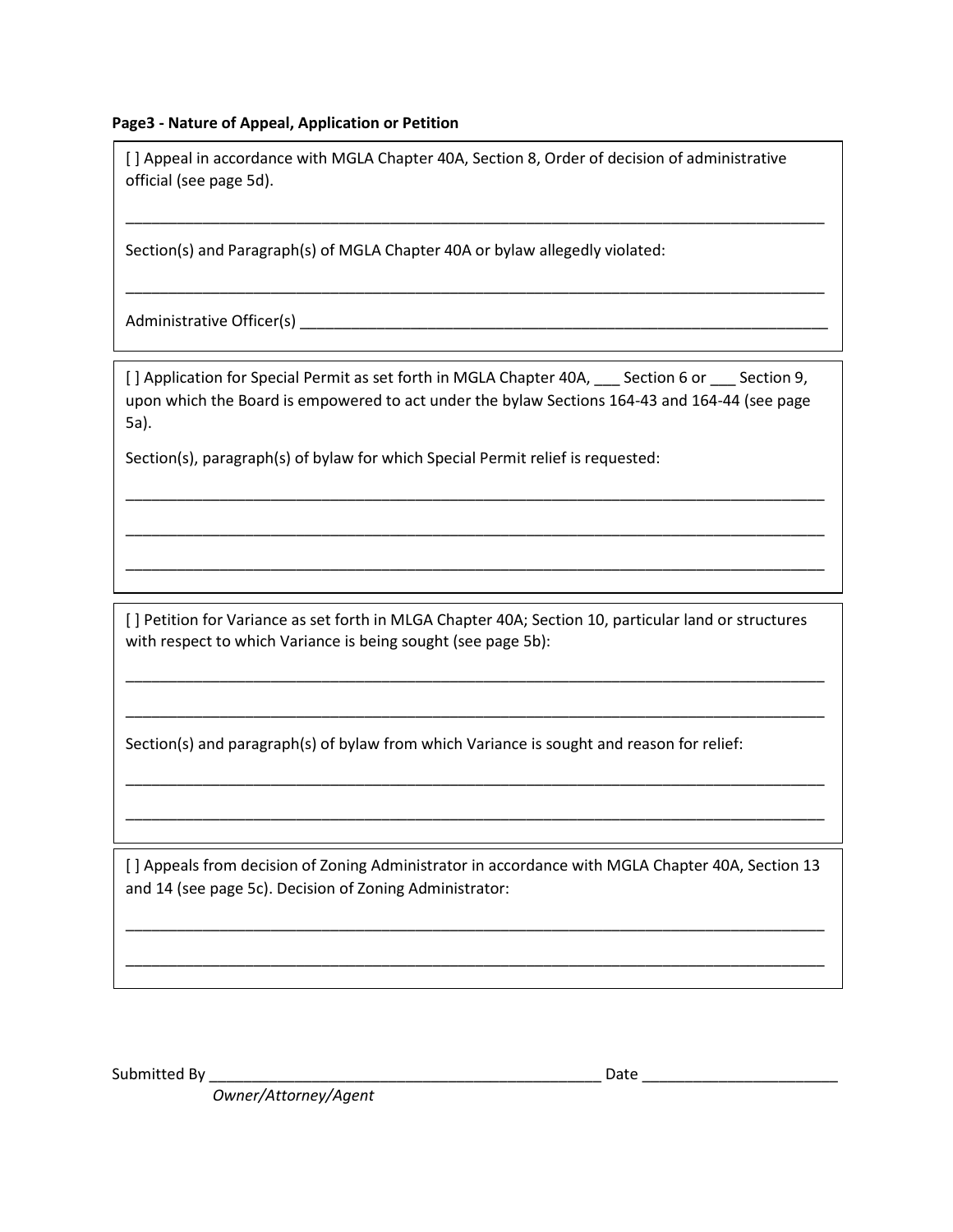#### **Page4 - List of Abutter's**

| Map # ________________________                                                            |  | Laud Court Registered ______________ |  |  |
|-------------------------------------------------------------------------------------------|--|--------------------------------------|--|--|
|                                                                                           |  |                                      |  |  |
|                                                                                           |  |                                      |  |  |
|                                                                                           |  |                                      |  |  |
|                                                                                           |  |                                      |  |  |
| Owner, Attorney or Agent                                                                  |  |                                      |  |  |
|                                                                                           |  |                                      |  |  |
|                                                                                           |  |                                      |  |  |
|                                                                                           |  |                                      |  |  |
| Person submitting list and/or certification (if different than owner, attorney or agent): |  |                                      |  |  |

Abutters list as prepared by the Assessor's Office must be attached to the application.

If more than one town is involved, a list from each Town's Assessor's Office is necessary.

#### **For use by the Assessors only:**

The undersigned certifies that the attached list is correct listing of abutters pursuant to the provisions of the General Laws, Chapter 40A, Section 11, as adopted by Chapter 808 of the Acts of 1975, Section 3. The list is based on the most recent tax list.

| Certified by |  |  |  |
|--------------|--|--|--|
|              |  |  |  |

Title \_\_\_\_\_\_\_\_\_\_\_\_\_\_\_\_\_\_\_\_\_\_\_\_\_\_\_\_\_\_\_\_\_\_\_\_\_\_\_\_\_\_\_\_\_\_\_\_\_\_\_\_\_\_\_\_\_\_ Date \_\_\_\_\_\_\_\_\_\_\_\_\_\_\_\_\_\_\_\_\_\_\_\_\_\_\_\_\_\_\_\_\_\_\_\_\_\_\_\_\_\_\_\_\_\_\_\_\_\_\_\_\_\_\_\_\_\_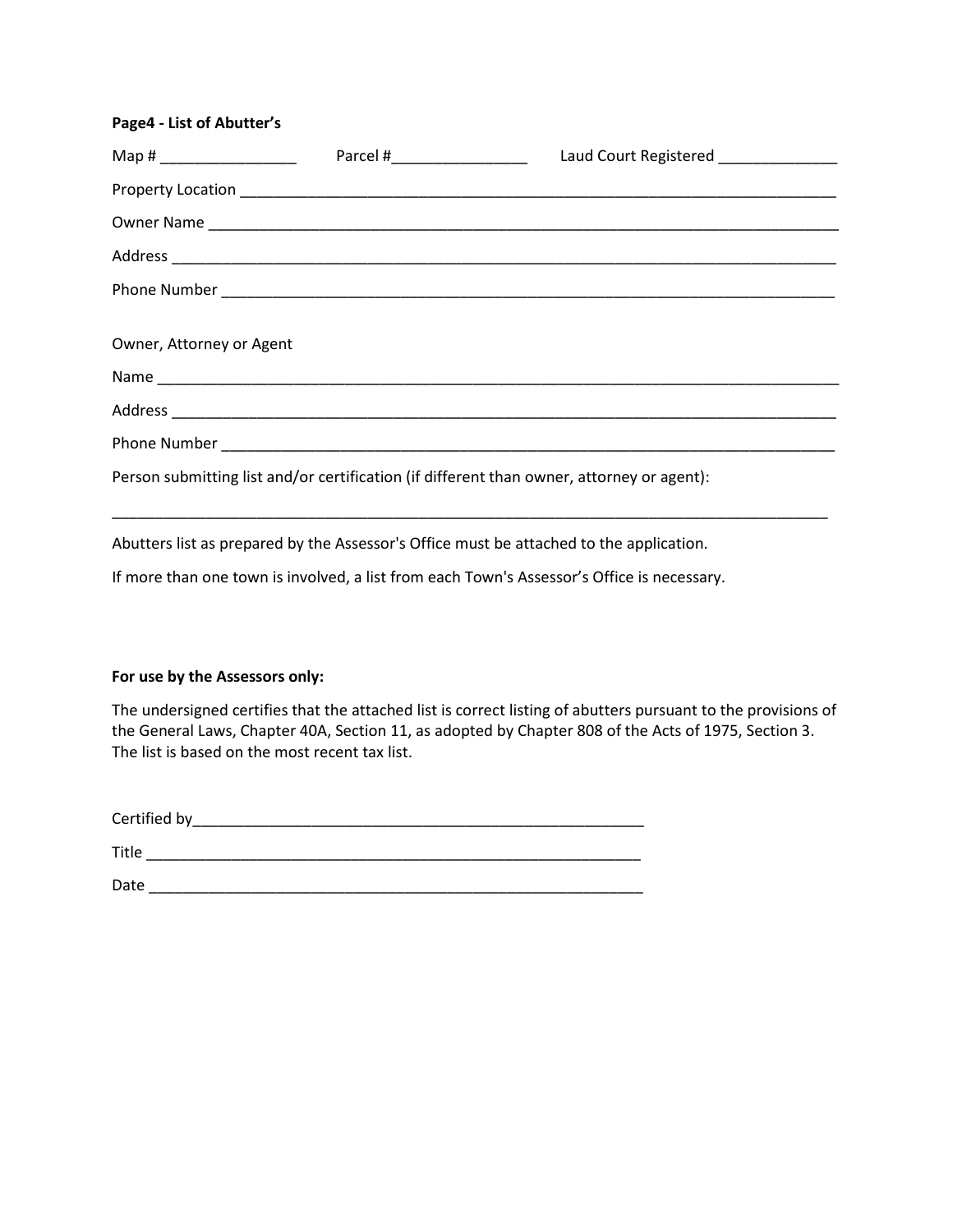#### **Page 5a - Special Permit**

#### **THESE FINDINGS MUST BE FILLED OUT BY THE APPLICANT**

Please refer to Section 164-44 of the Orleans Zoning Bylaw.

Separate sheet(s) may be used if preferred.

Special Permits shall be granted only upon the Board's determination that the use will not be detrimental to the established or future character of the neighborhood and the Town and will be in harmony with the general purpose and intent of the Chapter.

\_\_\_\_\_\_\_\_\_\_\_\_\_\_\_\_\_\_\_\_\_\_\_\_\_\_\_\_\_\_\_\_\_\_\_\_\_\_\_\_\_\_\_\_\_\_\_\_\_\_\_\_\_\_\_\_\_\_\_\_\_\_\_\_\_\_\_\_\_\_\_\_\_\_\_\_\_\_\_\_\_\_

\_\_\_\_\_\_\_\_\_\_\_\_\_\_\_\_\_\_\_\_\_\_\_\_\_\_\_\_\_\_\_\_\_\_\_\_\_\_\_\_\_\_\_\_\_\_\_\_\_\_\_\_\_\_\_\_\_\_\_\_\_\_\_\_\_\_\_\_\_\_\_\_\_\_\_\_\_\_\_\_\_\_

\_\_\_\_\_\_\_\_\_\_\_\_\_\_\_\_\_\_\_\_\_\_\_\_\_\_\_\_\_\_\_\_\_\_\_\_\_\_\_\_\_\_\_\_\_\_\_\_\_\_\_\_\_\_\_\_\_\_\_\_\_\_\_\_\_\_\_\_\_\_\_\_\_\_\_\_\_\_\_\_\_\_

\_\_\_\_\_\_\_\_\_\_\_\_\_\_\_\_\_\_\_\_\_\_\_\_\_\_\_\_\_\_\_\_\_\_\_\_\_\_\_\_\_\_\_\_\_\_\_\_\_\_\_\_\_\_\_\_\_\_\_\_\_\_\_\_\_\_\_\_\_\_\_\_\_\_\_\_\_\_\_\_\_\_

\_\_\_\_\_\_\_\_\_\_\_\_\_\_\_\_\_\_\_\_\_\_\_\_\_\_\_\_\_\_\_\_\_\_\_\_\_\_\_\_\_\_\_\_\_\_\_\_\_\_\_\_\_\_\_\_\_\_\_\_\_\_\_\_\_\_\_\_\_\_\_\_\_\_\_\_\_\_\_\_\_\_

\_\_\_\_\_\_\_\_\_\_\_\_\_\_\_\_\_\_\_\_\_\_\_\_\_\_\_\_\_\_\_\_\_\_\_\_\_\_\_\_\_\_\_\_\_\_\_\_\_\_\_\_\_\_\_\_\_\_\_\_\_\_\_\_\_\_\_\_\_\_\_\_\_\_\_\_\_\_\_\_\_\_

\_\_\_\_\_\_\_\_\_\_\_\_\_\_\_\_\_\_\_\_\_\_\_\_\_\_\_\_\_\_\_\_\_\_\_\_\_\_\_\_\_\_\_\_\_\_\_\_\_\_\_\_\_\_\_\_\_\_\_\_\_\_\_\_\_\_\_\_\_\_\_\_\_\_\_\_\_\_\_\_\_\_

\_\_\_\_\_\_\_\_\_\_\_\_\_\_\_\_\_\_\_\_\_\_\_\_\_\_\_\_\_\_\_\_\_\_\_\_\_\_\_\_\_\_\_\_\_\_\_\_\_\_\_\_\_\_\_\_\_\_\_\_\_\_\_\_\_\_\_\_\_\_\_\_\_\_\_\_\_\_\_\_\_\_

\_\_\_\_\_\_\_\_\_\_\_\_\_\_\_\_\_\_\_\_\_\_\_\_\_\_\_\_\_\_\_\_\_\_\_\_\_\_\_\_\_\_\_\_\_\_\_\_\_\_\_\_\_\_\_\_\_\_\_\_\_\_\_\_\_\_\_\_\_\_\_\_\_\_\_\_\_\_\_\_\_\_

\_\_\_\_\_\_\_\_\_\_\_\_\_\_\_\_\_\_\_\_\_\_\_\_\_\_\_\_\_\_\_\_\_\_\_\_\_\_\_\_\_\_\_\_\_\_\_\_\_\_\_\_\_\_\_\_\_\_\_\_\_\_\_\_\_\_\_\_\_\_\_\_\_\_\_\_\_\_\_\_\_\_

\_\_\_\_\_\_\_\_\_\_\_\_\_\_\_\_\_\_\_\_\_\_\_\_\_\_\_\_\_\_\_\_\_\_\_\_\_\_\_\_\_\_\_\_\_\_\_\_\_\_\_\_\_\_\_\_\_\_\_\_\_\_\_\_\_\_\_\_\_\_\_\_\_\_\_\_\_\_\_\_\_\_

\_\_\_\_\_\_\_\_\_\_\_\_\_\_\_\_\_\_\_\_\_\_\_\_\_\_\_\_\_\_\_\_\_\_\_\_\_\_\_\_\_\_\_\_\_\_\_\_\_\_\_\_\_\_\_\_\_\_\_\_\_\_\_\_\_\_\_\_\_\_\_\_\_\_\_\_\_\_\_\_\_\_

#### 164-44 Special Permit Criteria

- 1) Adequacy of the Site \_\_\_\_\_\_\_\_\_\_\_\_\_\_\_\_\_\_\_\_\_\_\_\_\_\_\_\_\_\_\_\_\_\_\_\_\_\_\_\_\_\_\_\_\_\_\_\_\_\_\_\_\_\_\_\_\_\_\_\_\_\_\_\_
- 2) Suitability of the Site \_\_\_\_\_\_\_\_\_\_\_\_\_\_\_\_\_\_\_\_\_\_\_\_\_\_\_\_\_\_\_\_\_\_\_\_\_\_\_\_\_\_\_\_\_\_\_\_\_\_\_\_\_\_\_\_\_\_\_\_\_\_\_\_
- 3) Impact of Traffic Flow and Safety \_\_\_\_\_\_\_\_\_\_\_\_\_\_\_\_\_\_\_\_\_\_\_\_\_\_\_\_\_\_\_\_\_\_\_\_\_\_\_\_\_\_\_\_\_\_\_\_\_\_\_\_\_\_
- 4) Impact on Neighborhood Visual Character \_\_\_\_\_\_\_\_\_\_\_\_\_\_\_\_\_\_\_\_\_\_\_\_\_\_\_\_\_\_\_\_\_\_\_\_\_\_\_\_\_\_\_\_\_\_\_
- 5) Adequacy of Method of Sewage Disposal, source of Water and Drainage \_\_\_\_\_\_\_\_\_\_\_\_\_\_\_\_\_\_\_\_\_\_\_
- 6) Adequacy of Utilities and Public Services \_\_\_\_\_\_\_\_\_\_\_\_\_\_\_\_\_\_\_\_\_\_\_\_\_\_\_\_\_\_\_\_\_\_\_\_\_\_\_\_\_\_\_\_\_\_\_\_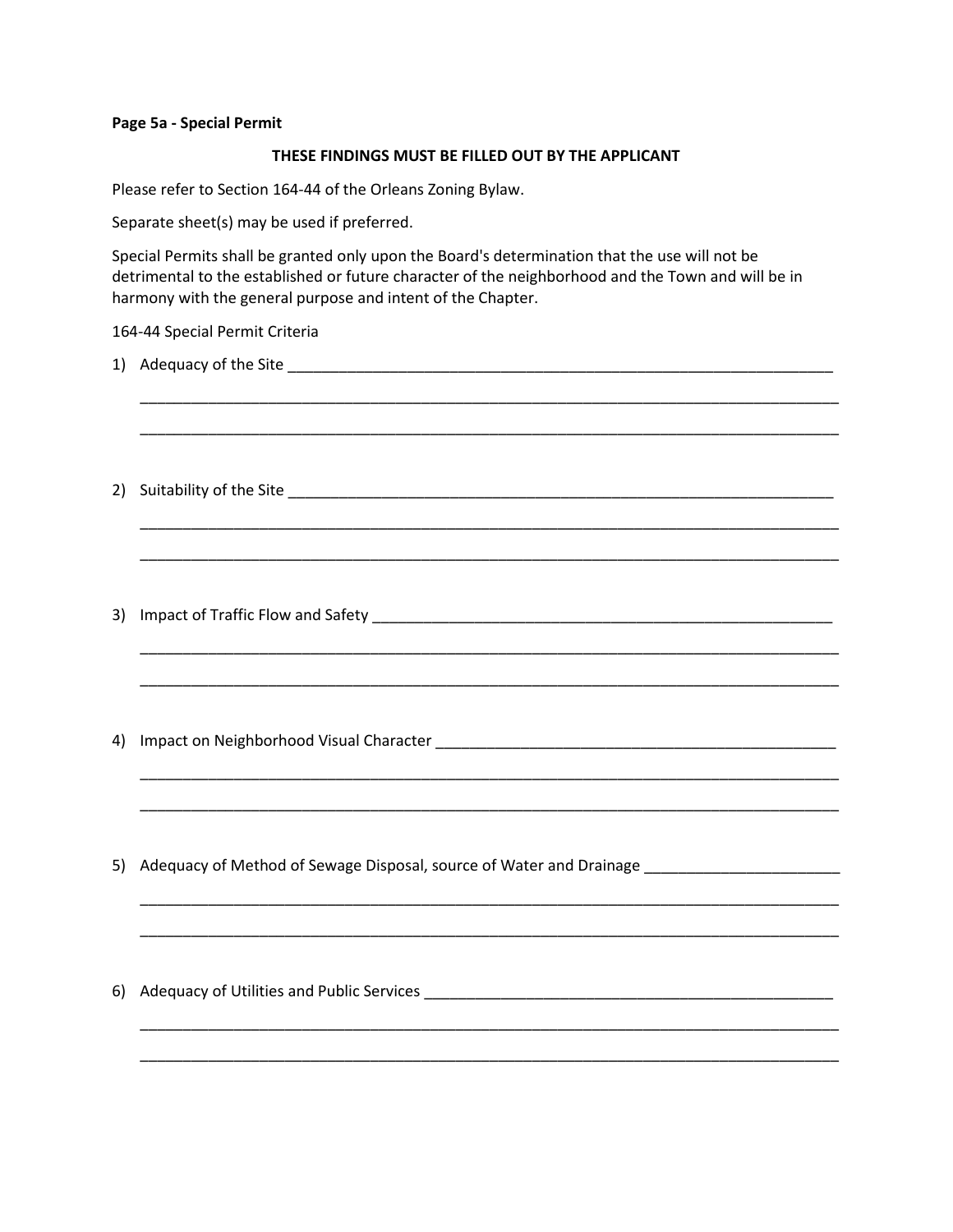# Page 5a (continued)

| 7) |                                                                                             |
|----|---------------------------------------------------------------------------------------------|
|    |                                                                                             |
| 8) | Impact of Groundwater Quality, Recharge Volume and Water Quality of Coastal and Fresh Water |
|    |                                                                                             |
|    |                                                                                             |
|    |                                                                                             |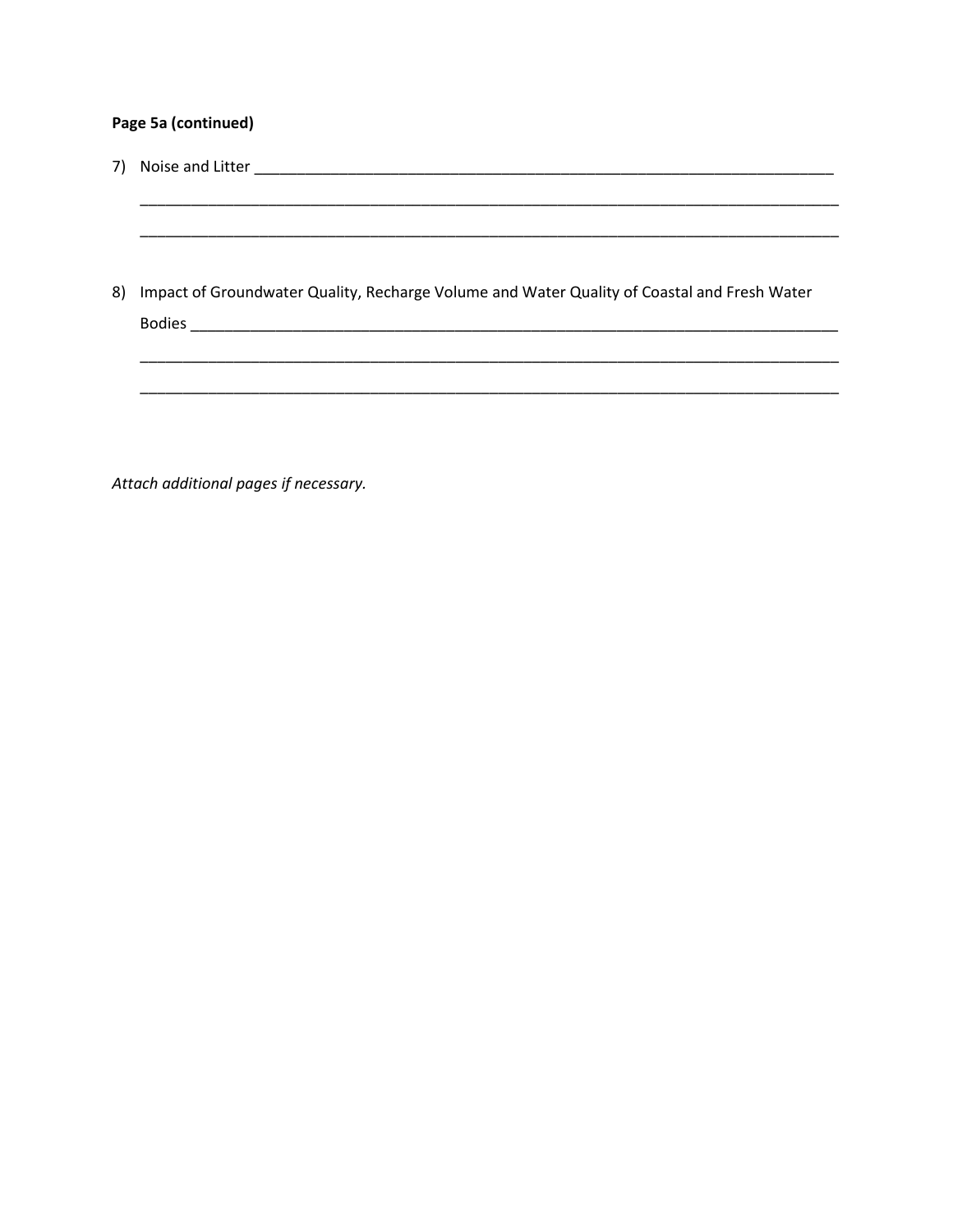# Page 5b - Variance

Petition for Variance as set forth in MGLA 40A, Section 10.

|    | <b>Section Number</b>                           | Requirement                               | A, Variance is requested of the following provisions of the Orleans Zoning Bylaws:<br>Variance Request |  |  |
|----|-------------------------------------------------|-------------------------------------------|--------------------------------------------------------------------------------------------------------|--|--|
|    |                                                 |                                           |                                                                                                        |  |  |
|    |                                                 |                                           |                                                                                                        |  |  |
|    |                                                 |                                           | State the reason the Variance is required (i.e., use, proposed construction):                          |  |  |
|    |                                                 |                                           |                                                                                                        |  |  |
|    |                                                 |                                           |                                                                                                        |  |  |
|    |                                                 |                                           |                                                                                                        |  |  |
|    |                                                 |                                           |                                                                                                        |  |  |
|    |                                                 | State the justification for the Variance; |                                                                                                        |  |  |
| 1) | 164B(2)(A) Hardship:                            |                                           |                                                                                                        |  |  |
|    |                                                 |                                           |                                                                                                        |  |  |
|    |                                                 |                                           |                                                                                                        |  |  |
|    |                                                 |                                           |                                                                                                        |  |  |
| 2) | 164-B(2)(B) Soil Conditions, Shape, Topography: |                                           |                                                                                                        |  |  |
|    |                                                 |                                           |                                                                                                        |  |  |
|    |                                                 |                                           |                                                                                                        |  |  |
|    |                                                 |                                           |                                                                                                        |  |  |
| 3) |                                                 |                                           | 164-B(2)(C) Impact to the Public Good and Intent of the Chapter:                                       |  |  |
|    |                                                 |                                           |                                                                                                        |  |  |
|    |                                                 |                                           |                                                                                                        |  |  |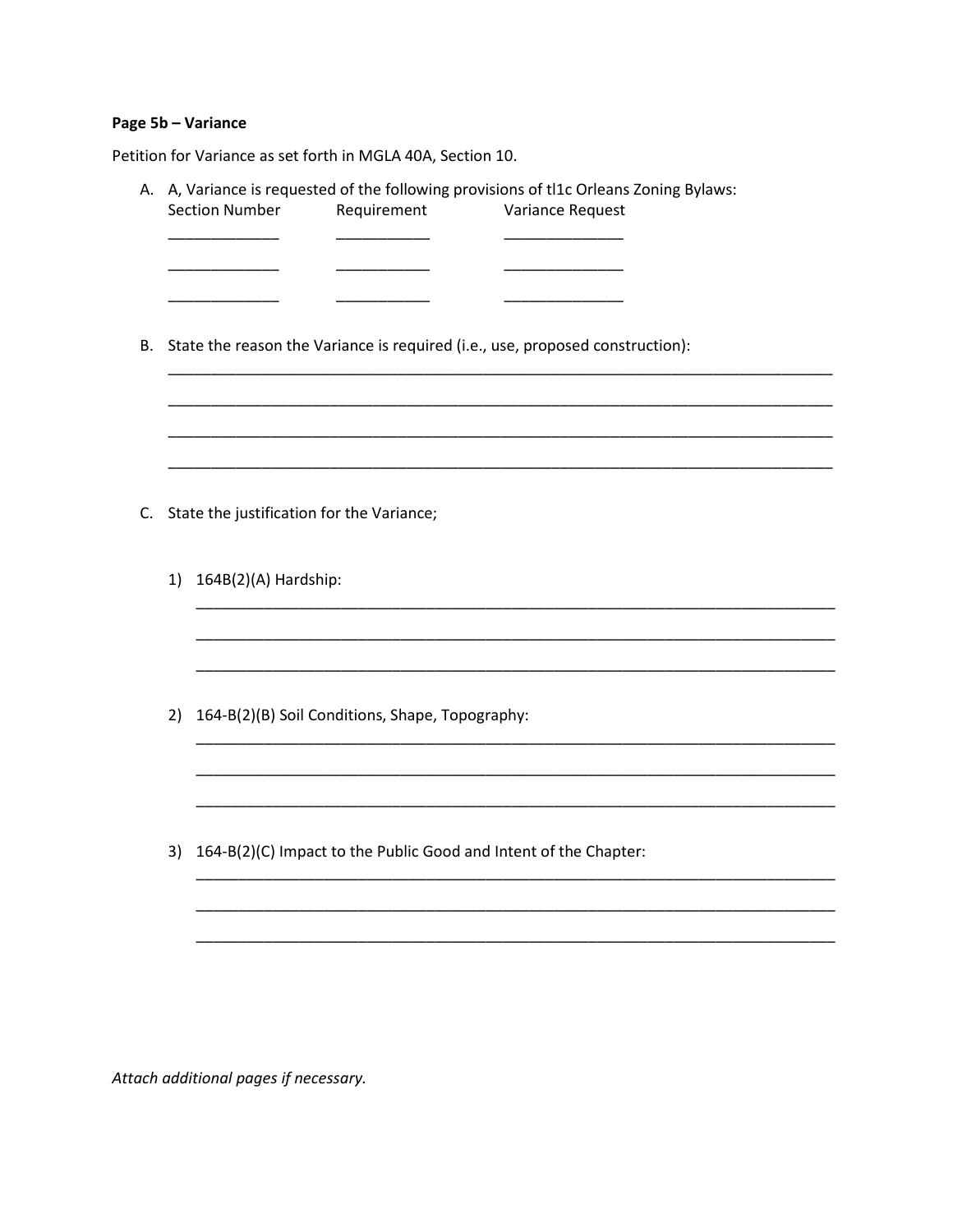## **Page 5c - Appeal from Decision of Zoning Administrator**

Appeal from decision of Zoning Administrator in accordance with MGLA Chapter 40A, Sections 13 and 14.

- A. Specify the applicable Orleans Zoning' Bylaw Chapter(s): \_\_\_\_\_\_\_\_\_\_\_\_\_\_\_\_\_\_\_\_\_\_\_\_\_\_\_\_\_\_\_\_\_\_\_\_\_\_\_\_\_\_\_\_\_\_\_\_\_\_\_\_\_\_\_\_\_\_\_\_\_\_\_\_\_\_\_\_\_\_\_\_\_\_\_\_\_\_ \_\_\_\_\_\_\_\_\_\_\_\_\_\_\_\_\_\_\_\_\_\_\_\_\_\_\_\_\_\_\_\_\_\_\_\_\_\_\_\_\_\_\_\_\_\_\_\_\_\_\_\_\_\_\_\_\_\_\_\_\_\_\_\_\_\_\_\_\_\_\_\_\_\_\_\_\_\_ \_\_\_\_\_\_\_\_\_\_\_\_\_\_\_\_\_\_\_\_\_\_\_\_\_\_\_\_\_\_\_\_\_\_\_\_\_\_\_\_\_\_\_\_\_\_\_\_\_\_\_\_\_\_\_\_\_\_\_\_\_\_\_\_\_\_\_\_\_\_\_\_\_\_\_\_\_\_ B. Define the Zoning Administrator's interpretation: \_\_\_\_\_\_\_\_\_\_\_\_\_\_\_\_\_\_\_\_\_\_\_\_\_\_\_\_\_\_\_\_\_\_\_\_\_\_\_\_\_\_\_\_\_\_\_\_\_\_\_\_\_\_\_\_\_\_\_\_\_\_\_\_\_\_\_\_\_\_\_\_\_\_\_\_\_\_ \_\_\_\_\_\_\_\_\_\_\_\_\_\_\_\_\_\_\_\_\_\_\_\_\_\_\_\_\_\_\_\_\_\_\_\_\_\_\_\_\_\_\_\_\_\_\_\_\_\_\_\_\_\_\_\_\_\_\_\_\_\_\_\_\_\_\_\_\_\_\_\_\_\_\_\_\_\_ \_\_\_\_\_\_\_\_\_\_\_\_\_\_\_\_\_\_\_\_\_\_\_\_\_\_\_\_\_\_\_\_\_\_\_\_\_\_\_\_\_\_\_\_\_\_\_\_\_\_\_\_\_\_\_\_\_\_\_\_\_\_\_\_\_\_\_\_\_\_\_\_\_\_\_\_\_\_ C. Define the applicant's interpretation: \_\_\_\_\_\_\_\_\_\_\_\_\_\_\_\_\_\_\_\_\_\_\_\_\_\_\_\_\_\_\_\_\_\_\_\_\_\_\_\_\_\_\_\_\_\_\_\_\_\_\_\_\_\_\_\_\_\_\_\_\_\_\_\_\_\_\_\_\_\_\_\_\_\_\_\_\_\_ \_\_\_\_\_\_\_\_\_\_\_\_\_\_\_\_\_\_\_\_\_\_\_\_\_\_\_\_\_\_\_\_\_\_\_\_\_\_\_\_\_\_\_\_\_\_\_\_\_\_\_\_\_\_\_\_\_\_\_\_\_\_\_\_\_\_\_\_\_\_\_\_\_\_\_\_\_\_ \_\_\_\_\_\_\_\_\_\_\_\_\_\_\_\_\_\_\_\_\_\_\_\_\_\_\_\_\_\_\_\_\_\_\_\_\_\_\_\_\_\_\_\_\_\_\_\_\_\_\_\_\_\_\_\_\_\_\_\_\_\_\_\_\_\_\_\_\_\_\_\_\_\_\_\_\_\_ D. Define the applicant's basis for appeal: \_\_\_\_\_\_\_\_\_\_\_\_\_\_\_\_\_\_\_\_\_\_\_\_\_\_\_\_\_\_\_\_\_\_\_\_\_\_\_\_\_\_\_\_\_\_\_\_\_\_\_\_\_\_\_\_\_\_\_\_\_\_\_\_\_\_\_\_\_\_\_\_\_\_\_\_\_\_ \_\_\_\_\_\_\_\_\_\_\_\_\_\_\_\_\_\_\_\_\_\_\_\_\_\_\_\_\_\_\_\_\_\_\_\_\_\_\_\_\_\_\_\_\_\_\_\_\_\_\_\_\_\_\_\_\_\_\_\_\_\_\_\_\_\_\_\_\_\_\_\_\_\_\_\_\_\_ \_\_\_\_\_\_\_\_\_\_\_\_\_\_\_\_\_\_\_\_\_\_\_\_\_\_\_\_\_\_\_\_\_\_\_\_\_\_\_\_\_\_\_\_\_\_\_\_\_\_\_\_\_\_\_\_\_\_\_\_\_\_\_\_\_\_\_\_\_\_\_\_\_\_\_\_\_\_
	- E. The applicant shall assure that all information necessary to substantiate the basis of his/her appeal, such as building plans, site plans, setbacks, area calculation, etc. are included.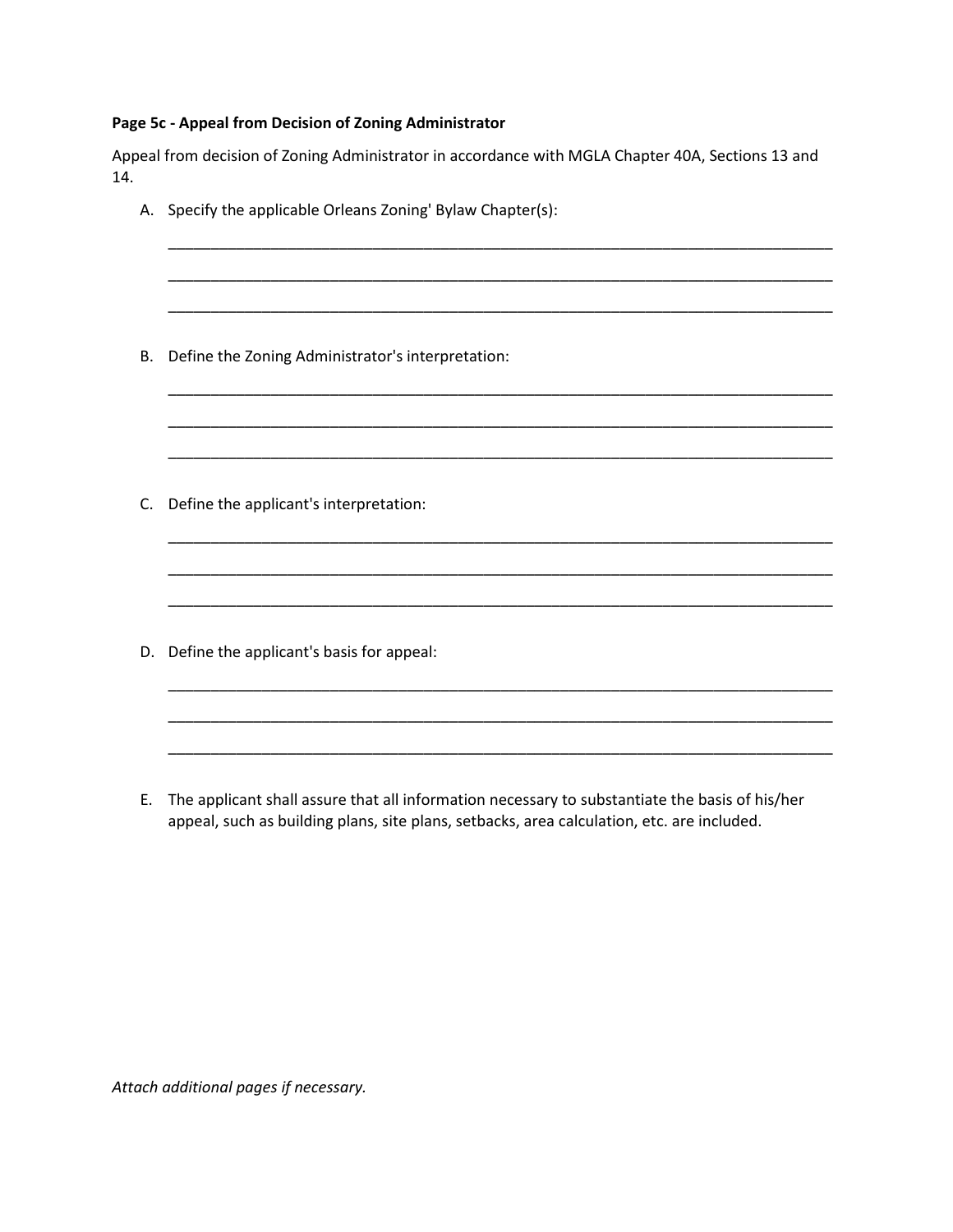## **Page 5d - Appeal From Decision or Order of Administrative Official**

Appeal in accordance with MLGA Chapter 40A, Section 8 from decision or order of Administrative Official.

A. Section(s) and paragraphs of MGLA Chapter 40A or Orleans Bylaw allegedly violated:

\_\_\_\_\_\_\_\_\_\_\_\_\_\_\_\_\_\_\_\_\_\_\_\_\_\_\_\_\_\_\_\_\_\_\_\_\_\_\_\_\_\_\_\_\_\_\_\_\_\_\_\_\_\_\_\_\_\_\_\_\_\_\_\_\_\_\_\_\_\_\_\_\_\_\_\_\_\_

\_\_\_\_\_\_\_\_\_\_\_\_\_\_\_\_\_\_\_\_\_\_\_\_\_\_\_\_\_\_\_\_\_\_\_\_\_\_\_\_\_\_\_\_\_\_\_\_\_\_\_\_\_\_\_\_\_\_\_\_\_\_\_\_\_\_\_\_\_\_\_\_\_\_\_\_\_\_

\_\_\_\_\_\_\_\_\_\_\_\_\_\_\_\_\_\_\_\_\_\_\_\_\_\_\_\_\_\_\_\_\_\_\_\_\_\_\_\_\_\_\_\_\_\_\_\_\_\_\_\_\_\_\_\_\_\_\_\_\_\_\_\_\_\_\_\_\_\_\_\_\_\_\_\_\_\_

\_\_\_\_\_\_\_\_\_\_\_\_\_\_\_\_\_\_\_\_\_\_\_\_\_\_\_\_\_\_\_\_\_\_\_\_\_\_\_\_\_\_\_\_\_\_\_\_\_\_\_\_\_\_\_\_\_\_\_\_\_\_\_\_\_\_\_\_\_\_\_\_\_\_\_\_\_\_

\_\_\_\_\_\_\_\_\_\_\_\_\_\_\_\_\_\_\_\_\_\_\_\_\_\_\_\_\_\_\_\_\_\_\_\_\_\_\_\_\_\_\_\_\_\_\_\_\_\_\_\_\_\_\_\_\_\_\_\_\_\_\_\_\_\_\_\_\_\_\_\_\_\_\_\_\_\_

\_\_\_\_\_\_\_\_\_\_\_\_\_\_\_\_\_\_\_\_\_\_\_\_\_\_\_\_\_\_\_\_\_\_\_\_\_\_\_\_\_\_\_\_\_\_\_\_\_\_\_\_\_\_\_\_\_\_\_\_\_\_\_\_\_\_\_\_\_\_\_\_\_\_\_\_\_\_

\_\_\_\_\_\_\_\_\_\_\_\_\_\_\_\_\_\_\_\_\_\_\_\_\_\_\_\_\_\_\_\_\_\_\_\_\_\_\_\_\_\_\_\_\_\_\_\_\_\_\_\_\_\_\_\_\_\_\_\_\_\_\_\_\_\_\_\_\_\_\_\_\_\_\_\_\_\_

\_\_\_\_\_\_\_\_\_\_\_\_\_\_\_\_\_\_\_\_\_\_\_\_\_\_\_\_\_\_\_\_\_\_\_\_\_\_\_\_\_\_\_\_\_\_\_\_\_\_\_\_\_\_\_\_\_\_\_\_\_\_\_\_\_\_\_\_\_\_\_\_\_\_\_\_\_\_

\_\_\_\_\_\_\_\_\_\_\_\_\_\_\_\_\_\_\_\_\_\_\_\_\_\_\_\_\_\_\_\_\_\_\_\_\_\_\_\_\_\_\_\_\_\_\_\_\_\_\_\_\_\_\_\_\_\_\_\_\_\_\_\_\_\_\_\_\_\_\_\_\_\_\_\_\_\_

\_\_\_\_\_\_\_\_\_\_\_\_\_\_\_\_\_\_\_\_\_\_\_\_\_\_\_\_\_\_\_\_\_\_\_\_\_\_\_\_\_\_\_\_\_\_\_\_\_\_\_\_\_\_\_\_\_\_\_\_\_\_\_\_\_\_\_\_\_\_\_\_\_\_\_\_\_\_

\_\_\_\_\_\_\_\_\_\_\_\_\_\_\_\_\_\_\_\_\_\_\_\_\_\_\_\_\_\_\_\_\_\_\_\_\_\_\_\_\_\_\_\_\_\_\_\_\_\_\_\_\_\_\_\_\_\_\_\_\_\_\_\_\_\_\_\_\_\_\_\_\_\_\_\_\_\_

\_\_\_\_\_\_\_\_\_\_\_\_\_\_\_\_\_\_\_\_\_\_\_\_\_\_\_\_\_\_\_\_\_\_\_\_\_\_\_\_\_\_\_\_\_\_\_\_\_\_\_\_\_\_\_\_\_\_\_\_\_\_\_\_\_\_\_\_\_\_\_\_\_\_\_\_\_\_

B. State the Administrative Official's decision or order:

C. State the applicant's interpretation:

D. Define the applicant's basis for appeal:

E. The applicant shall assure that all information necessary to ss1bstantiate the basis of his/her appeal, such as building plans, site plans, setback, area calculations, etc. are included.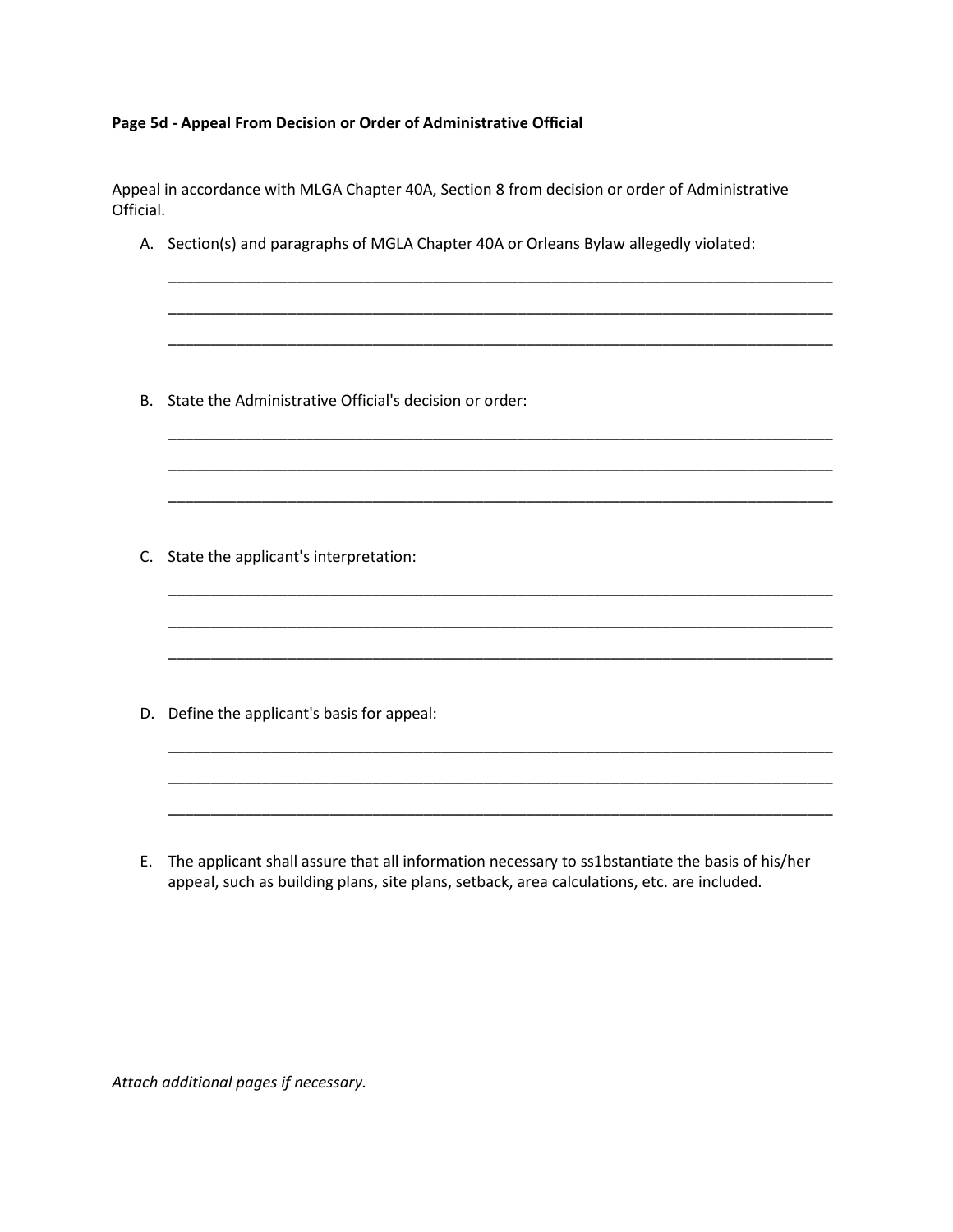#### **Page 6 - Data**

This data is required as applicable to applications for Special Permits, Variances or Appeals.

A. If pre-existing; year built: B. If non-conforming: Bylaw Section **Requirement** Non-conformity \_\_\_\_\_\_\_\_\_\_\_\_\_\_\_ \_\_\_\_\_\_\_\_\_\_\_\_\_\_ \_\_\_\_\_\_\_\_\_\_\_\_\_\_\_\_\_\_ \_\_\_\_\_\_\_\_\_\_\_\_\_\_\_ \_\_\_\_\_\_\_\_\_\_\_\_\_\_ \_\_\_\_\_\_\_\_\_\_\_\_\_\_\_\_\_\_ \_\_\_\_\_\_\_\_\_\_\_\_\_\_\_ \_\_\_\_\_\_\_\_\_\_\_\_\_\_ \_\_\_\_\_\_\_\_\_\_\_\_\_\_\_\_\_\_ C. If intensifying a non-conformity: Bylaw Section **Requirement Requirement** Non-conformity \_\_\_\_\_\_\_\_\_\_\_\_\_\_\_ \_\_\_\_\_\_\_\_\_\_\_\_\_\_ \_\_\_\_\_\_\_\_\_\_\_\_\_\_\_\_\_\_ \_\_\_\_\_\_\_\_\_\_\_\_\_\_\_ \_\_\_\_\_\_\_\_\_\_\_\_\_\_ \_\_\_\_\_\_\_\_\_\_\_\_\_\_\_\_\_\_ \_\_\_\_\_\_\_\_\_\_\_\_\_\_\_ \_\_\_\_\_\_\_\_\_\_\_\_\_\_ \_\_\_\_\_\_\_\_\_\_\_\_\_\_\_\_\_\_ D. If for coverage (required for 164-21 A Note 5): Acreage example and sq. ft. Buildable Upland and sq. ft. Building Coverage \_\_\_\_\_\_\_\_\_\_\_\_\_\_\_\_\_ sq. ft.  $\sim$  % Coverage\_\_\_\_\_\_\_\_\_\_\_\_\_\_\_\_\_\_\_\_\_ E. Coastal Bank Set Back Calculation (164-21C): Building Height \_\_\_\_\_\_\_\_\_\_\_\_\_\_\_\_\_\_\_\_\_ ft. Required Set Back \_\_\_\_\_\_\_\_\_\_\_\_\_\_\_\_\_\_\_ ft. Actual Set Back \_\_\_\_\_\_\_\_\_\_\_\_\_\_\_\_\_\_\_\_\_\_\_\_\_\_\_\_\_\_\_\_ ft.